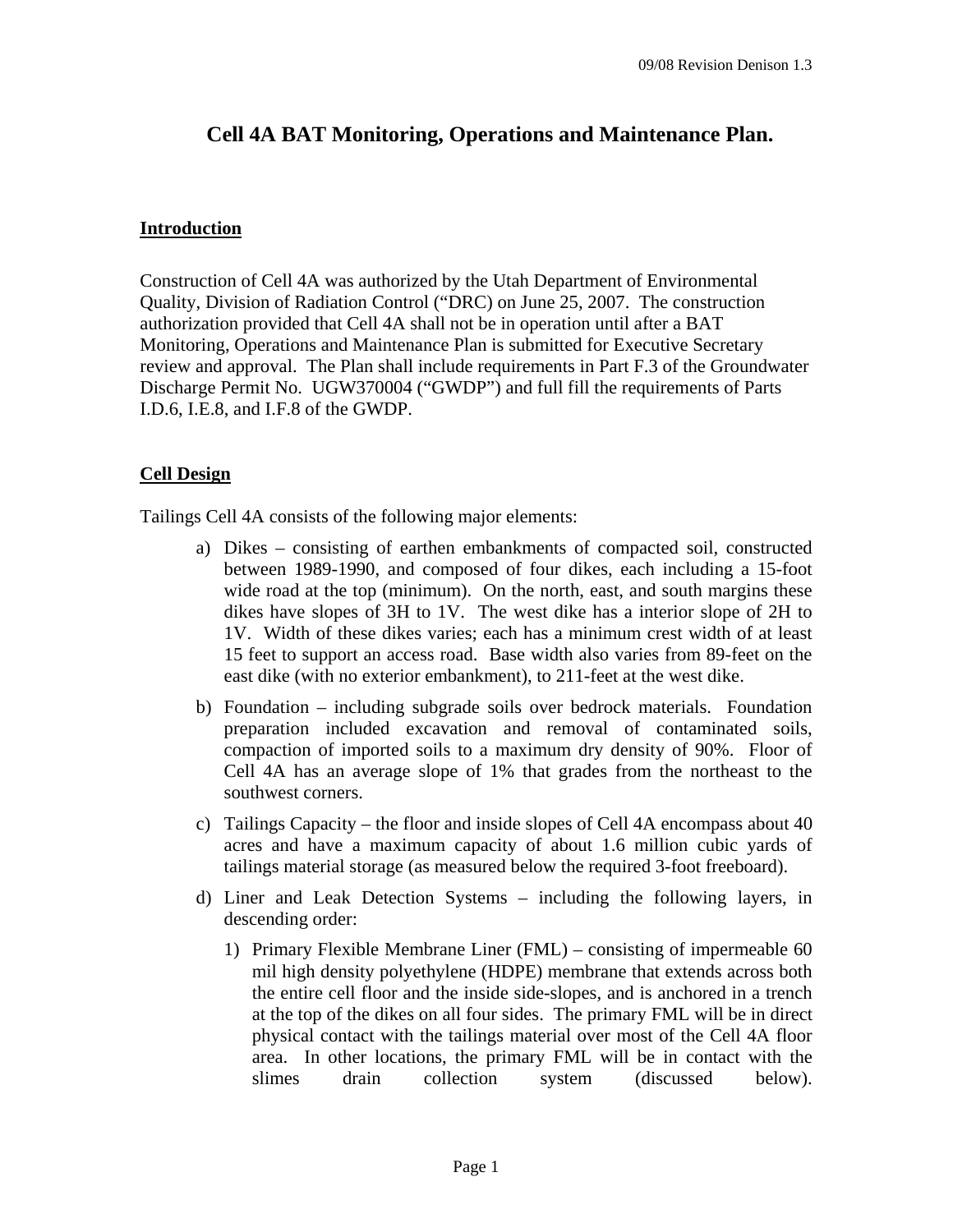- 2) Leak Detection System includes a permeable HDPE geonet fabric that extends across the entire area under the primary FML in Cell 4A, and drains to a leak detection sump in the southwest corner. Access to the leak detection sump is via an 18-inch inside diameter (ID) PVC pipe placed down the inside slope, located between the primary and secondary FML liners. At its base this pipe will be surrounded with a gravel filter set in the leak detection sump, having dimensions of 10 feet by 10 feet by 2 feet deep. In turn, the gravel filter layer will be enclosed in an envelope of geotextile fabric. The purpose of both the gravel and geotextile fabric is to serve as a filter.
- 3) Secondary FML consisting of an impermeable 60-mil HDPE membrane found immediately below the leak detection geonet. Said FML also extends across the entire Cell 4A floor, up the inside side-slopes and is also anchored in a trench at the top of all four dikes.
- 4) Geosynthetic Clay Liner consisting of a manufactured geosynthetic clay liner (GCL) composed of 0.2-inch of low permeability bentonite clay centered and stitched between two layers of geotextile. Prior to disposal of any wastewater in Cell 4A, the Permittee shall demonstrate that the GCL has achieved a moisture content of at least 50% by weight. This item is a revised requirement per DRC letter to DUSA dated September 28, 2007
- e) Slimes Drain Collection System including a two-part system of strip drains and perforated collection pipes both installed immediately above the primary FML, as follows:
	- 1) Horizontal Strip Drain System is installed in a herringbone pattern across the floor of Cell 4A that drain to a "backbone" of perforated collection pipes. These strip drains are made of a prefabricated two-part geo-composite drain material (solid polymer drainage strip) core surrounded by an envelope of non-woven geotextile filter fabric. The strip drains are placed immediately over the primary FML on 50-foot centers, where they conduct fluids downgradient in a southwesterly direction to a physical and hydraulic connection to the perforated slimes drain collection pipe. A series of continuous sand bags, filled with filter sand cover the strip drains. The sand bags are composed of a woven polyester fabric filled with well graded filter sand to protect the drainage system from plugging.
	- 2) Horizontal Slimes Drain Collection Pipe System includes a "backbone" piping system of 4-inch ID Schedule 40 perforated PVC slimes drain collection (SDC) pipe found at the downgradient end of the strip drain lines. This pipe is in turn overlain by a berm of gravel that runs the entire diagonal length of the cell, surrounded by a geotextile fabric cushion in immediate contact with the primary FML. In turn, the gravel is overlain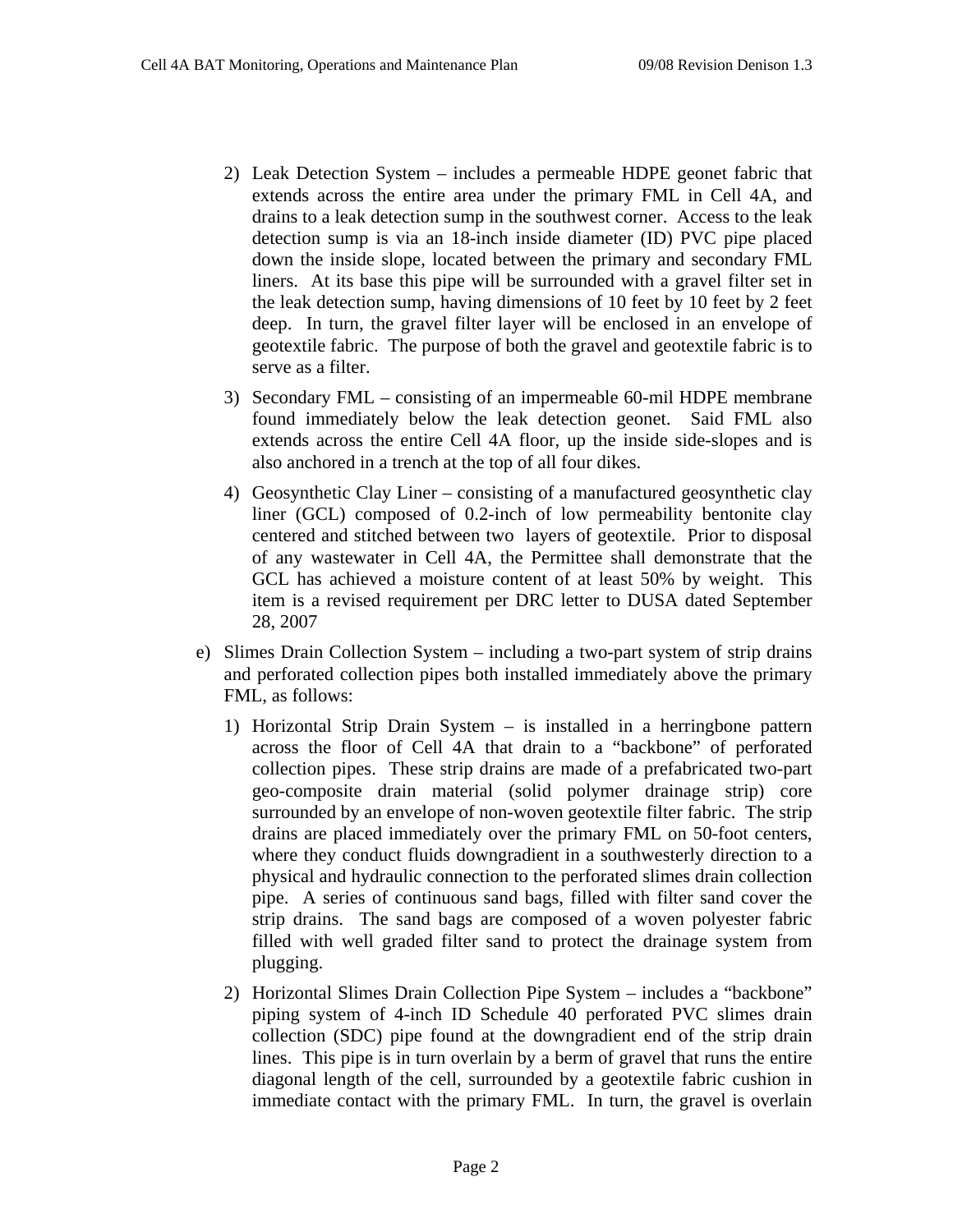by a layer of non-woven geotextile to serve as an additional filter material. This perforated collection pipe serves as the "backbone" to the slimes drain system and runs from the far northeast corner downhill to the far southwest corner of Cell 4A where it joins the slimes drain access pipe.

- 3) Slimes Drain Access Pipe consisting of an 18-inch ID Schedule 40 PVC pipe placed down the inside slope of Cell 4A at the southwest corner, above the primary FML. Said pipe then merges with another horizontal pipe of equivalent diameter and material, where it is enveloped by gravel and woven geotextile that serves as a cushion to protect the primary FML. A reducer connects the horizontal 18-inch pipe with the 4-inch SDC pipe. At some future time, a pump will be set in this 18-inch pipe and used to remove tailings wastewaters for purposes of de-watering the tailings cell.
- f) Dike Splash Pads A minimum of eight (8) 10-foot wide splash pads are installed on the interior dike slopes to protect the primary FML from abrasion and scouring by tailings slurry. These pads will consist of an extra layer of 60 mil HDPE membrane that will be placed down the inside slope of Cell 4A, from the top of the dike and down the inside slope. The pads on the north side of the Cell will extend to a point 5-feet beyond the toe of the slope to protect the liner bottom during initial startup of the Cell. The exact location of the splash pads is detailed on the As-Built Plans and Specifications.
- g) Emergency Spillway a concrete lined spillway constructed near the western corner of the north dike to allow emergency runoff from Cell 3 into Cell 4A. This spillway will be limited to a 6-inch reinforced concrete slab set directly over the primary FML in a 4-foot deep trapezoidal channel. No other spillway or overflow structure will be constructed at Cell 4A. All stormwater runoff and tailings wastewaters not retained in Cells 2 and 3, will be managed and contained in Cell 4A, including the Probable Maximum Precipitation and flood event.

# **Cell Operation**

# **Solution Discharge**

Cell 4A will initially be used for storage and evaporation of process solutions from the Mill operations. These process solutions will be from the uranium/vanadium solvent extraction circuit, or transferred from Cell 1 evaporation pond or the free water surface from Cell 3. The solution will be pumped to Cell 4A through 6 inch or 8 inch diameter HDPE pipelines. The initial solution discharge will be in the southwest corner of the Cell. The discharge pipe will be routed down the Splash Pad provided in the corner of the Cell to protect the pipeline running from the solution reclaim barge. The solution will be discharged in the bottom of the Cell, away from any sand bags or other installation on the top of the FML. Building the solution pool from the low end of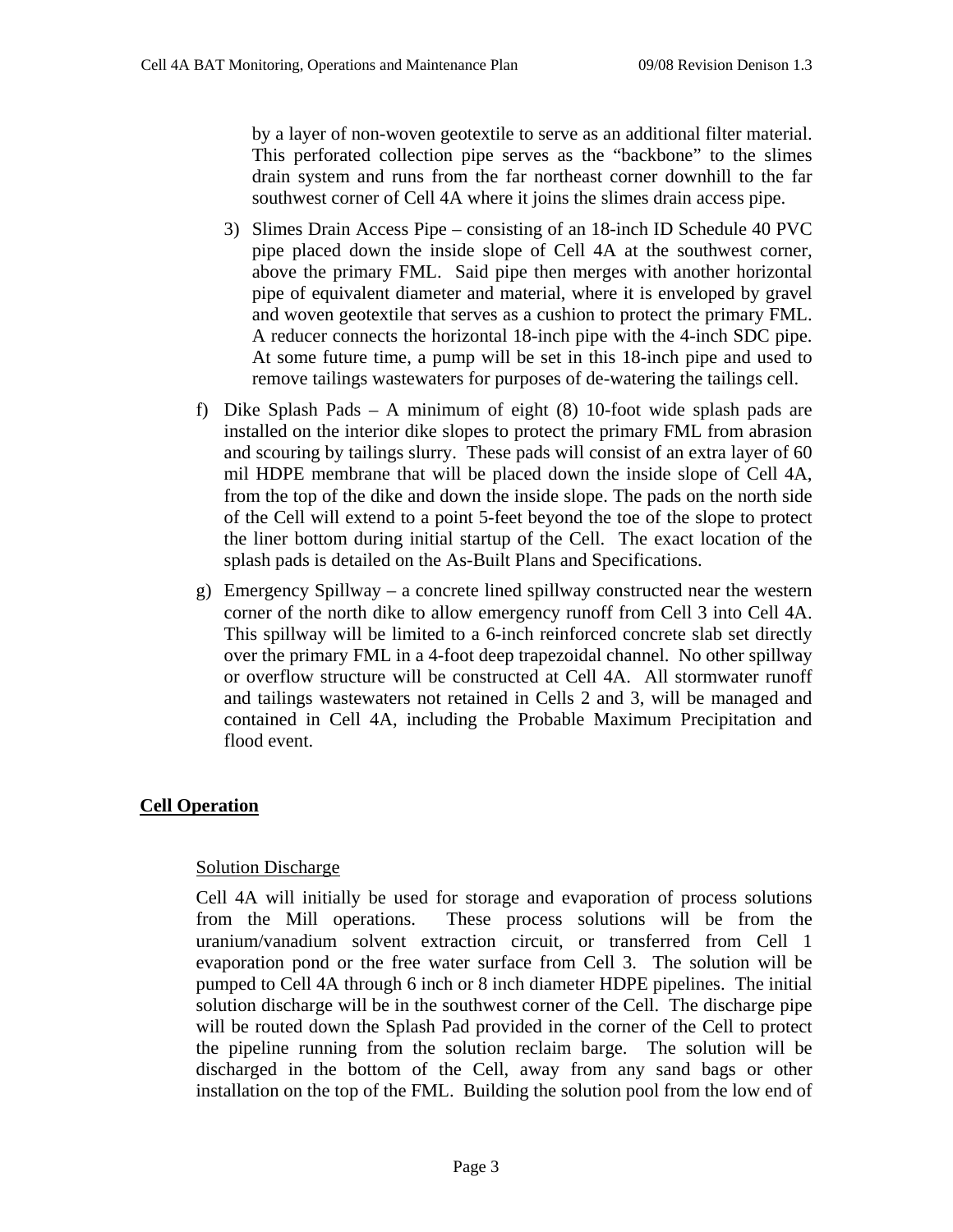the Cell will allow the solution pool to gradually rise around the slimes drain strips, eliminating any damage to the strip drains or the sand bag cover due to solution flowing past the drainage strips. The solution will eventually be discharged along the dike between Cell 3 and Cell 4A, utilizing the Splash Pads described above. The subsequent discharge of process solutions will be near the floor of the pond, through a discharge header designed to discharge through multiple points, thereby reducing the potential to damage the Splash Pads or the Slimes Drain system. At no time will the solution be discharged into less than 2 feet of solution. As the cell begin to fill with solution the discharge point will be pull back up the Splash Pad and allowed to continue discharging at or near the solution level.

## Initial Solids Discharge

Once Cell 4A is needed for storage for tailings solids the slurry discharge from No. 8 CCD thickener will be pumped to the cell through 6 inch or 8 inch diameter HDPE pipelines. The pipelines will be routed along the dike between Cell 3 and Cell 4A, with discharge valves and drop pipes extending down the Splash Pads to the solution level. One or all of the discharge points can be used depending on operational considerations. Solids will settle into a cone, or mound, of material under the solution level, with the courser fraction settling out closer to the discharge point. The initial discharge locations are shown on Figure 1. Figure 2 illustrates the general location of the solution and slurry discharge pipelines and control valve locations. The valves are 6" or 8" stainless steel knife-gate valves. The initial discharge of slurry will be at or near the toe of the Cell slope and then gradually moved up the slope, continuing to discharge at or near the water surface. This is illustrated in Section A-A on Figure 2. Because of the depth of Cell 4A, each of the discharge points will be utilized for an extended period of time before the cone of material is above the maximum level of the solution. The discharge location will then moved further to the interior of the cell allowing for additional volume of solids to be placed under the solution level. The solution level in the cell will vary depending on the operating schedule of the Mill and the seasonal evaporation rates. The tailings slurry will not be allowed to discharge directly on to the Splash Pads, in order to further protect the FML. The tailings slurry will discharge directly in to the solution contained in the Cell, onto an additional protective sheet, or on to previously deposited tailings sand.

#### Equipment Access

Access will be restricted to the interior portion of the cell due to the potential to damage the flexible membrane liner. Only rubber tired all terrain vehicles or foot traffic will be allowed on the flexible membrane liner. Personnel are also cautioned on the potential damage to the flexible membrane liner through the use and handling of hand tools and maintenance materials.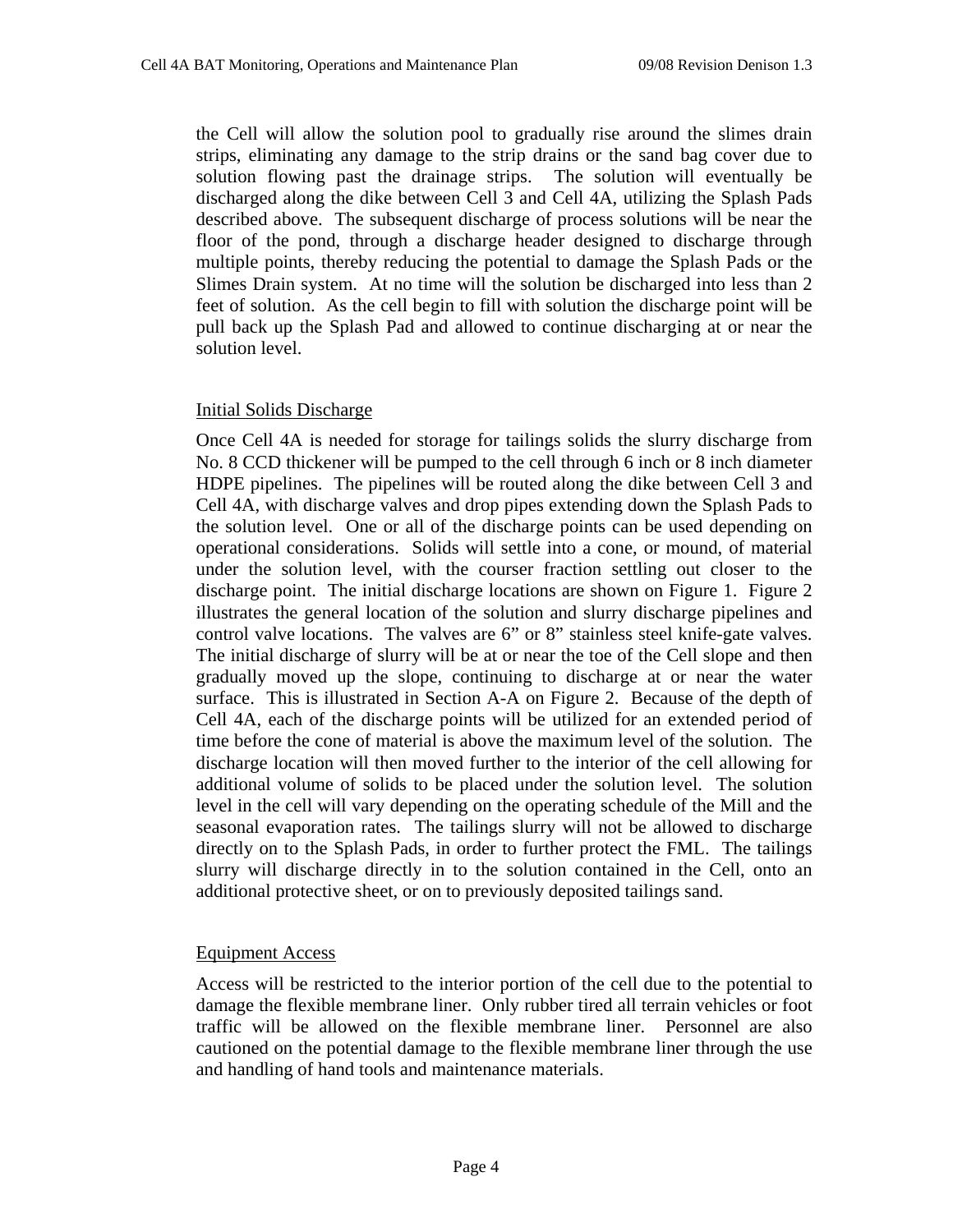#### Reclaim Water System

A pump barge and solution recovery system will be installed in the southwest corner of the cell to pump solution from the cell for water balance purposes or for re-use in the Mill process. Figure 3 illustrates the routing of the solution return pipeline and the location of the pump barge. The pump barge will be constructed and maintained to ensure that the flexible membrane liner is not damaged during the initial filling of the cell or subsequent operation and maintenance activities. The condition of the pump barge and access walkway will be noted during the weekly Cell inspections.

#### Interim Solids Discharge

Figure 4 illustrates the progression of the slurry discharge points around the east side of Cell 4A. Once the tailings solids have been deposited along the north and east sides of the Cell, the discharges points will subsequently be moved to the sand beaches, which will eliminate any potential for damage to the liner system.

## Liner Maintenance and QA/QC

Any construction defects or operational damage discovered during observation of the flexible membrane liner will be repaired, tested and documented according to the procedures detailed in the approved **Revised construction Quality Assurance Plan for the Construction of the Cell 4A Lining System, May 2007, by GeoSyntec Consultants.** 

#### **BAT Performance Standards for Tailings Cell 4A**

DUSA will operate and maintain Tailings Cell 4A so as to prevent release of wastewater to groundwater and the environment in accordance with this BAT Monitoring Operations and Maintenance Plan, pursuant to Part I.H.19 of the GWDP. These performance standards shall include:

> 1) Leak Detection System Pumping and Monitoring Equipment – the leak detection system pumping and monitoring equipment, includes a submersible pump, pump controller, water level indicator (head monitoring), and flow meter with volume totalizer. The pump controller is set to maintain the maximum level in the leak detection system at no more than 1 foot above the lowest level of the secondary flexible menbrane. A second leak detection pump with pressure transducer, flow meter, and manufacturer recommended spare parts for the pump controller and water level data collector is maintained in the Mill warehouse to ensure that the pump and controller can be replaced and operational within 24 hours of detection of a failure of the pumping system. The root cause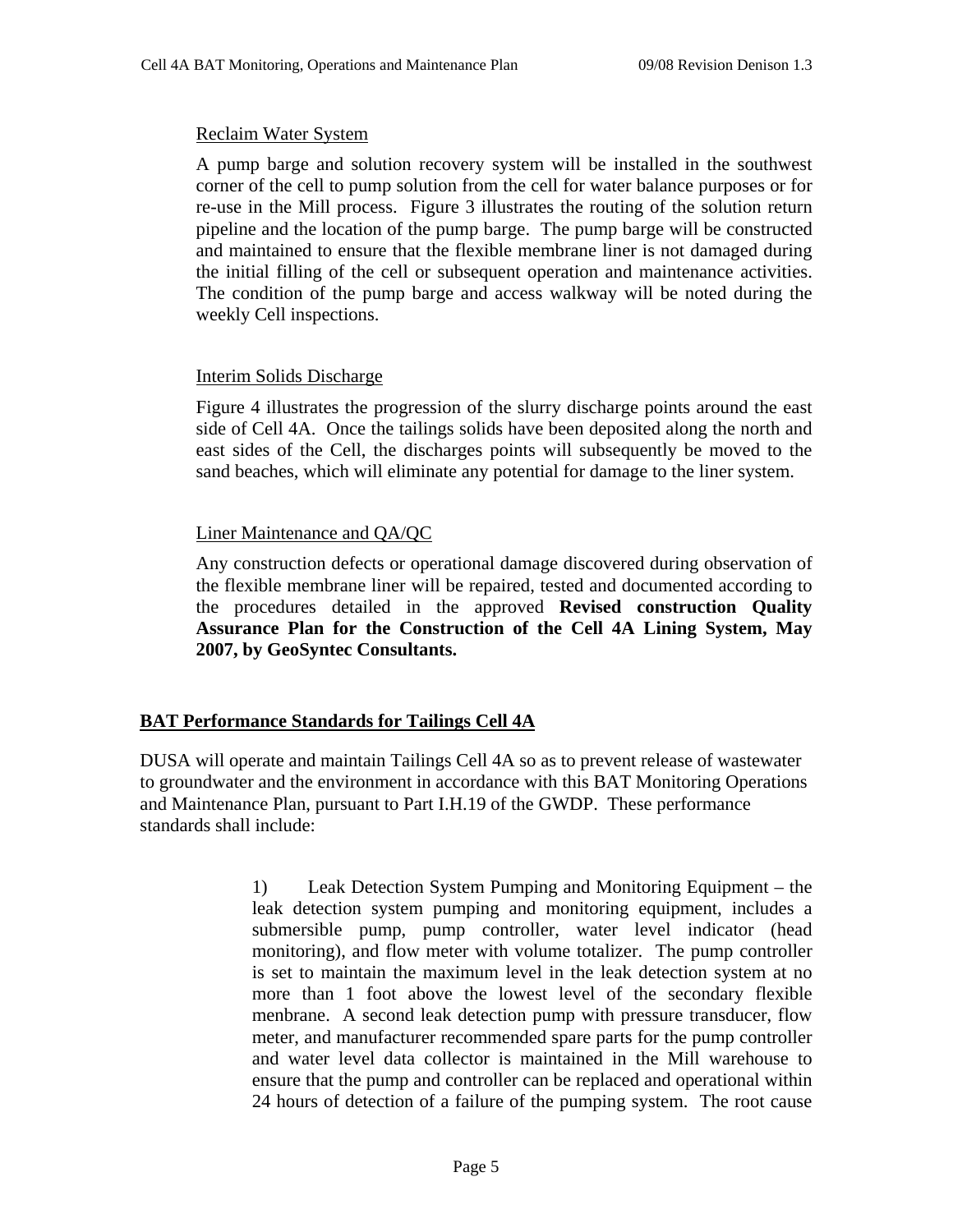of the equipment failure will be documented in a report to Mill management with recommendations for prevention of a re-occurrence.

- 2) Maximum Allowable Head the Permittee shall measure the fluid head above the lowest point on the secondary flexible membrane by the use of procedures and equipment specified in the **White Mesa Mill Tailings Management System and Discharge Minimization Technology (DMT) monitoring Plan, 3/07 Revision: Denison-3,** or the currently approved DMT Plan. Under no circumstance shall fluid head in the leak detection system sump exceed a 1-foot level above the lowest point in the lower flexible membrane liner.
- 3) Maximum Allowable Daily LDS Flow Rates the Permittee shall measure the volume of all fluids pumped from the LDS on a weekly basis, and use that information to calculate an average volume pumped per day. Under no circumstances shall the daily LDS flow volume exceed 24,160 gallons/day. The maximum daily LDS flow volume will be compared against the measured cell solution levels detailed on the attached Table 1 to determine the maximum daily allowable LDS flow volume for varying head conditions in the cell. .
- 4) 3-foot Minimum Vertical Freeboard Criteria the Permittee shall operate and maintain wastewater levels to provide a 3-foot Minimum of vertical freeboard in Tailings Cell 4A. Said measurements shall be made to the nearest 0.1 foot.
- 5) Slimes Drain Recovery Head Monitoring immediately after the Permittee initiates pumping conditions in the Tailings Cell 4A slimes drain system, monthly recovery head tests and fluid level measurements will be made in accordance with a plan approved by the DRC Executive Secretary. The slimes drain system will pumping and monitoring equipment, includes a submersible pump, pump controller, water level indicator (head monitoring), and flow meter with volume totalizer.

# **Routine Maintenance and Monitoring**

Trained personnel inspect the White Mesa tailings system on a once per day basis. Any abnormal occurrences or changes in the system will be immediately reported to Mill management and maintenance personnel. The inspectors are trained to look for events involving the routine placement of tailings material as well as events that could affect the integrity of the tailings cell dikes or lining systems. The daily inspection reports are summarized on a monthly basis and reviewed and signed by the Mill Manager.

# **Solution Elevation**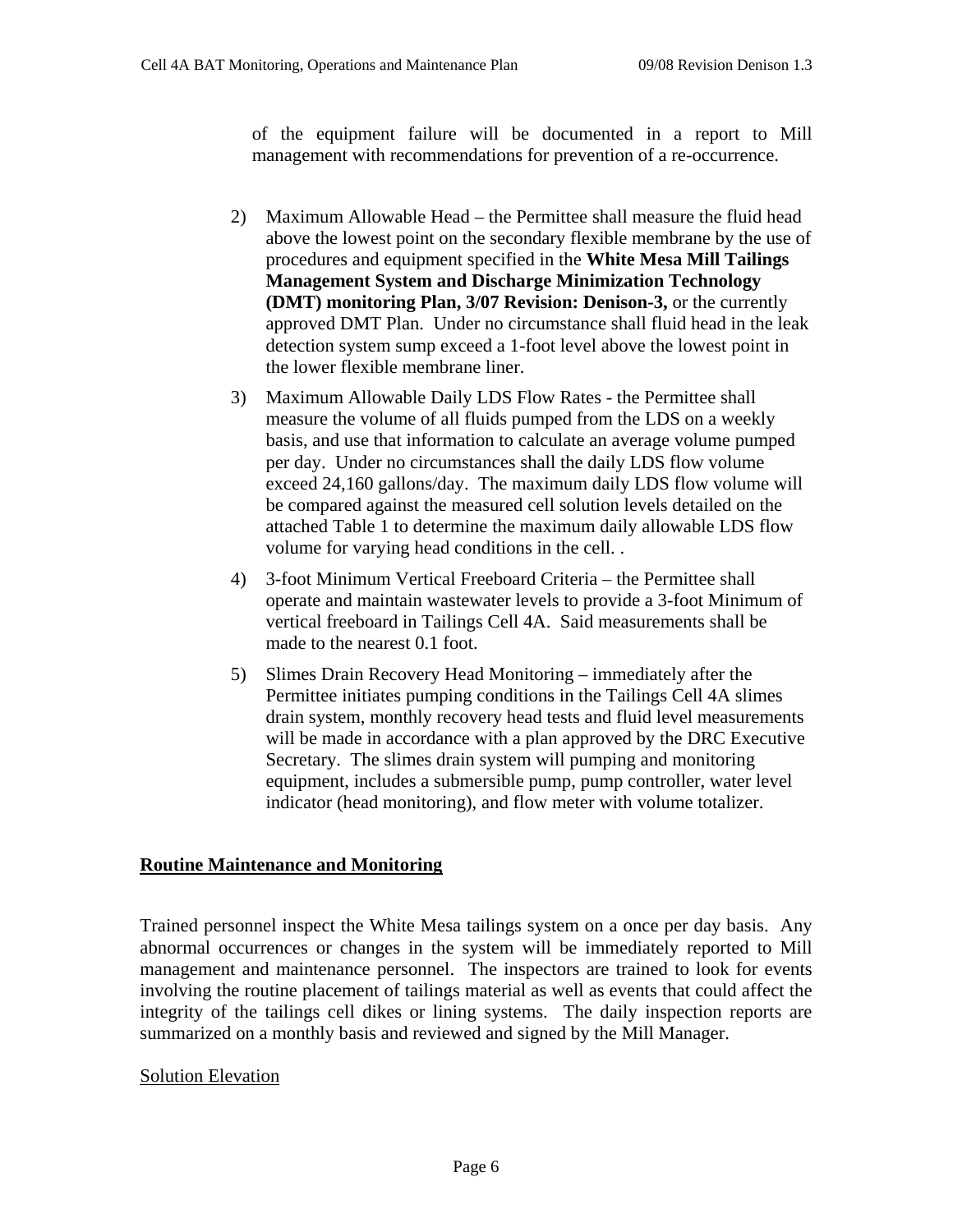Measurements in Cell 4A are to be taken by survey on a weekly basis as follows:

- (i) The survey will be performed by the Mill's Radiation Safety Officer or designee (the "Surveyor") with the assistance of another Mill worker (the "Assistant":
- (ii) The survey will be performed using a survey instrument (the "Survey Instrument") accurate to 0.01 feet, such as a Sokkai No. B21, or equivalent, together with a survey rod (the "Survey Rod") having a visible scale in 0.01 foot increments;
- (iii)The reference Points (the "Reference Points") for Cells 4A are known points established by Registered Land Surveyor. For Cell 4A, the Reference Point is a piece of metal rebar located on the dike between Cell 3 and Cell 4A. The elevation at the top of this piece of rebar (the Reference Point Elevation for Cell 4A is at 5,607.83 feet above mean sea level ("amsl");
- (iv) The Surveyor will set up the Survey Instrument in a location where both the applicable Reference Point and pond surface are visible. For Cell 4A, this is typically on the road between Cell 3 and Cell4A, approximately 100 feet east of the Cell 4A Reference Point;
- (v) Once in location, the Surveyor will ensure that the Survey Instrument is level by centering the bubble in the level gauge on the Survey Instrument;
- (vi)The Assistant will place the Survey Rod vertically on the Cell 4A Reference Point. The Assistant will ensure that the Survey Rod is vertical by gently rocking the rod back and forth until the Surveyor has established a level reading;
- (vii)The Surveyor will focus the cross hairs of the Survey Instrument on the scale on the Survey Rod, and record the number (the "Reference Point Reading"), which represents the number of feet the Survey Instrument is reading above the Reference Point;

The Assistant will then move to a designated location where the Survey Rod can be placed on the surface of the main solution pond in Cell 4A. The designated location for Cell 4A is in the northeast corner of the Cell where the side slope allows for safe access to the solution surface.

The approximate coordinate locations for the measuring points for Cell 4A is 2,579,360 east, and 320,300 north. These coordinate locations may vary somewhat depending on solution elevations in the Cell.

The Assistant will hold the Survey Rod vertically with one end of the Survey Rod just touching the pond surface. The Assistant will ensure that the Survey Rod is vertical by gently rocking the rod back and forth until the Surveyor has established a level reading;

(viii) The Surveyor will focus the cross hairs of the Survey Instrument on the scale on the Survey Rod, and record the number (the "Pond Surface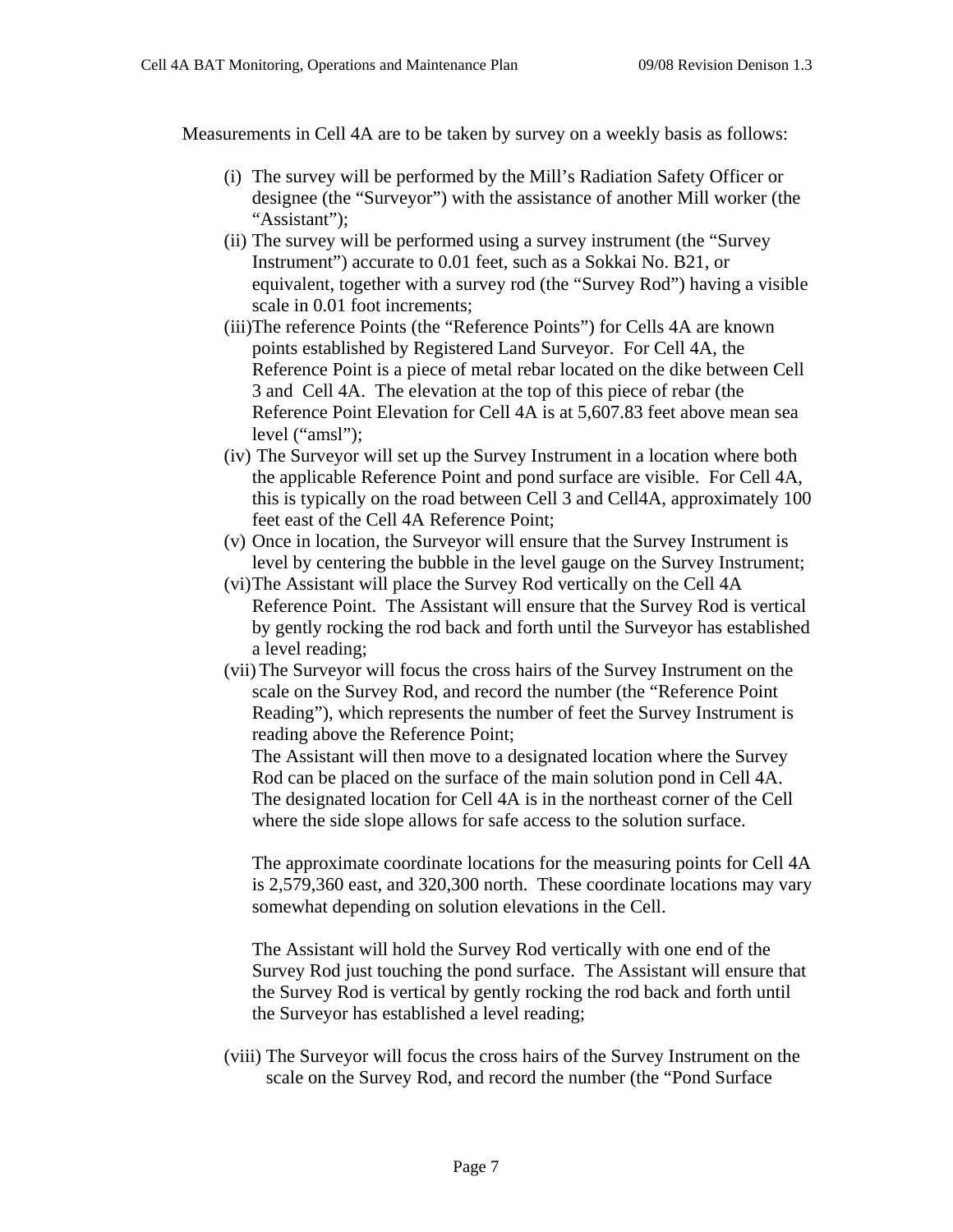Reading"), which represents the number of feet the Survey Instrument is reading above the pond surface level.

The Surveyor will calculate the elevation of the pond surface in feet amsl by adding the Reference Point Reading for the Cell and subtracting the Pond Surface Reading for the Cell, and will record the number accurate to 0.01 feet.

## Leak Detection System

The Leak detection system is monitored on a continuous basis by use of a pressure transducer that feeds water level information to an electronic data collector. The water levels are measured every hour and the information is stored for later retrieval. The water levels are measured to the nearest 0.10 inch. The data collector is currently programmed to store 7 days of water level information. The number of days of stored data can be increased beyond 7 days if needed. The water level data is downloaded to a laptop computer on a weekly basis and incorporated into the Mill's environmental monitoring data base, and into the files for weekly inspection reports of the tailings cell leak detection systems. Within 24 hours after collection of the weekly water level data, the information will be evaluated to ensure that: 1) the water level in the leak detection sump did not exceed the allowable level (5556.14 feet amsl), and 2) the average daily flow rate from the LDS did not exceed the maximum daily allowable flow rate at any time during the reporting period. For Cell 4A, under no circumstance shall fluid head in the leak detection system sump exceed a 1-foot level above the lowest point in the lower flexible membrane liner. To determine the Maximum Allowable Daily LDS Flow Rates in the Cell 4A leak detection system, the total volume of all fluids pumped from the LDS on a weekly basis shall be recovered from the data collector, and that information will be used to calculate an average volume pumped per day. Under no circumstances shall the daily LDS flow volume exceed 24,160 gallons/day. The maximum daily LDS flow volume will be compared against the measured cell solution levels detailed on the attached Table 1, to determine the maximum daily allowable LDS flow volume for varying head conditions in Cell 4A. Any abnormal or out of compliance water levels must be immediately reported to Mill management. The data collector is also equipped with an audible alarm that sounds if the water level in the leak detection sump exceeds the allowable level (5556.14 feet amsl). The current water level is displayed at all times on the data collector and available for recording on the daily inspection form. The leak detection system is also equipped with a leak detection pump, EPS Model # 25S05-3 stainless steel, or equal. The pump is capable of pumping in excess of 25 gallons per minute at a total dynamic head of 50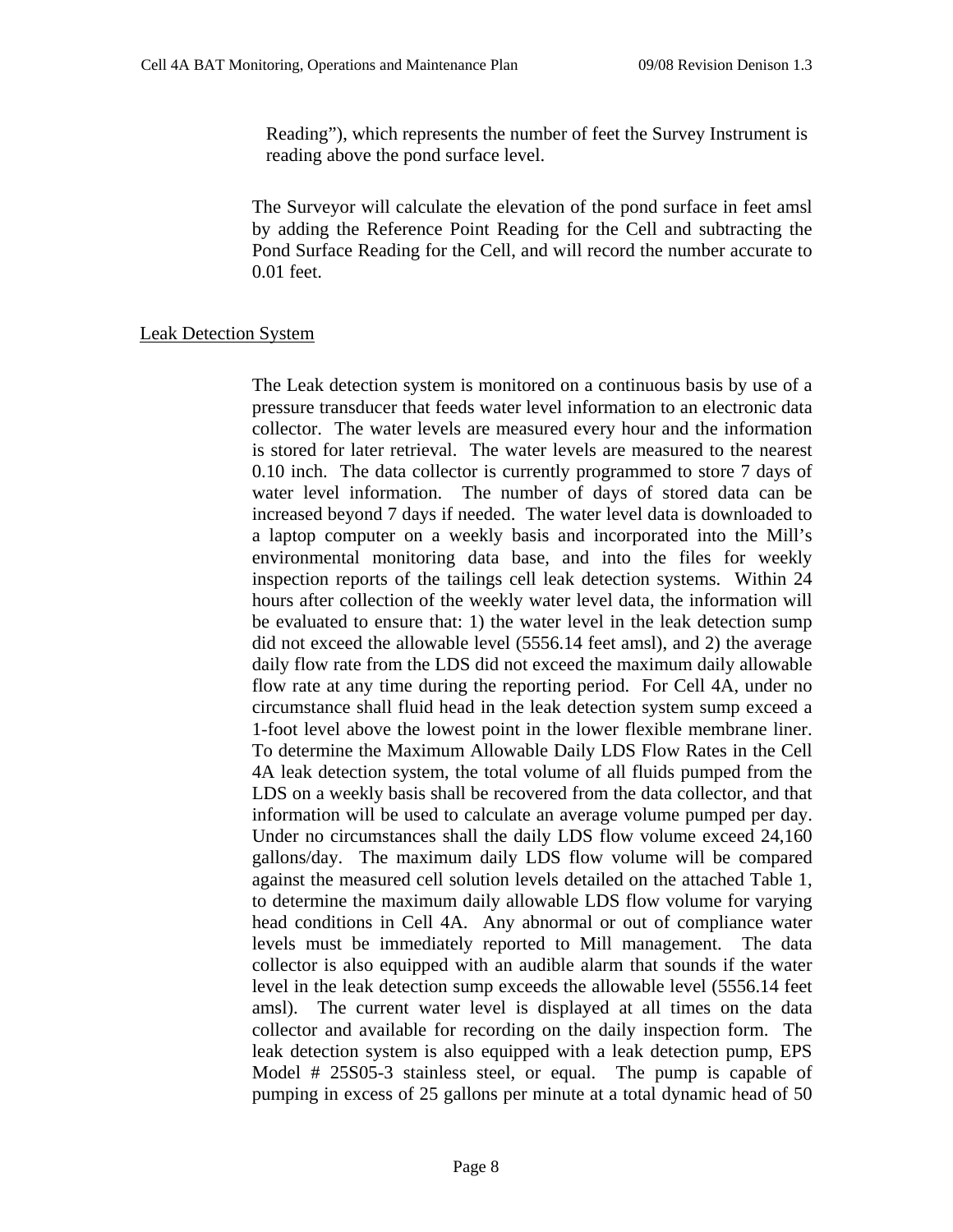feet. The pump has a 1.5 inch diameter discharge, and operates on 460 volt 3 phase power. The pump is equipped with a pressure sensing transducer to start the pump once the level of solution in the leak detection sump is approximately 2.25 feet (elevation 5555.89) above the lowest level of the leak detection sump (9 inches above the lowest point on the lower flexible membrane liner, to ensure the allowable 1.0 foot (5556.14 feet amsl) above the lowest point on the lower flexible membrane liner is not exceeded). The attached Figure 6, Leak Detection Sump Operating Elevations, illustrates the relationship between the sump elevation, the lowest point on the lower flexible membrane liner and the pump-on solution elevation for the leak detection pump. The pump also has manual start and stop controls. The pump will operate until the solution is drawn down to the lowest level possible, expected to be approximately 4 inches above the lowest level of the sump (approximate elevation 5554.0). The pump discharge is equipped with a 1.5 inch flow meter, EPS Paddle Wheel Flowsensor, or equal, that reads the pump discharge in gallons per minute, and records total gallons pumped. The flow rate and total gallons is recorded by the Inspector on the weekly inspection form. The leak detection pump is installed in the horizontal section of the 18 inch, horizontal, perforated section of the PVC collection pipe. The distance from the top flange face, at the collection pipe invert, to the centerline of the 22.5 degree elbow is 133.4 feet, and the vertical height is approximately 45 feet. The pump is installed at least 2 feet beyond the centerline of the elbow. The bottom of the pump will be installed in the leak detection sump at least 135.4 feet or more from the top of the flange invert. A pressure transducer installed with the pump continuously measures the solution head and is programmed to start and stop the pump within the ranges specified above. The attached Figure 5 illustrates the general configuration of the pump installation.

A second leak detection pump with pressure transducer, flow meter, and manufacturer recommended spare parts for the pump controller and water level data collector will be maintained in the Mill warehouse to ensure that the pump and controller can be replaced and operational within 24 hours of detection of a failure of the pumping system. The root cause of the equipment failure will be documented in a report to Mill management with recommendations for prevention of a re-occurrence.

#### Slimes Drain System

(i) A pump, Tsurumi Model # KTZ23.7-62 stainless steel, or equal, will be placed inside of the slimes drain access riser pipe and a near as possible to the bottom of the slimes drain sump. The bottom of the slimes drain sump is 38 feet below a water level measuring point at the centerline of the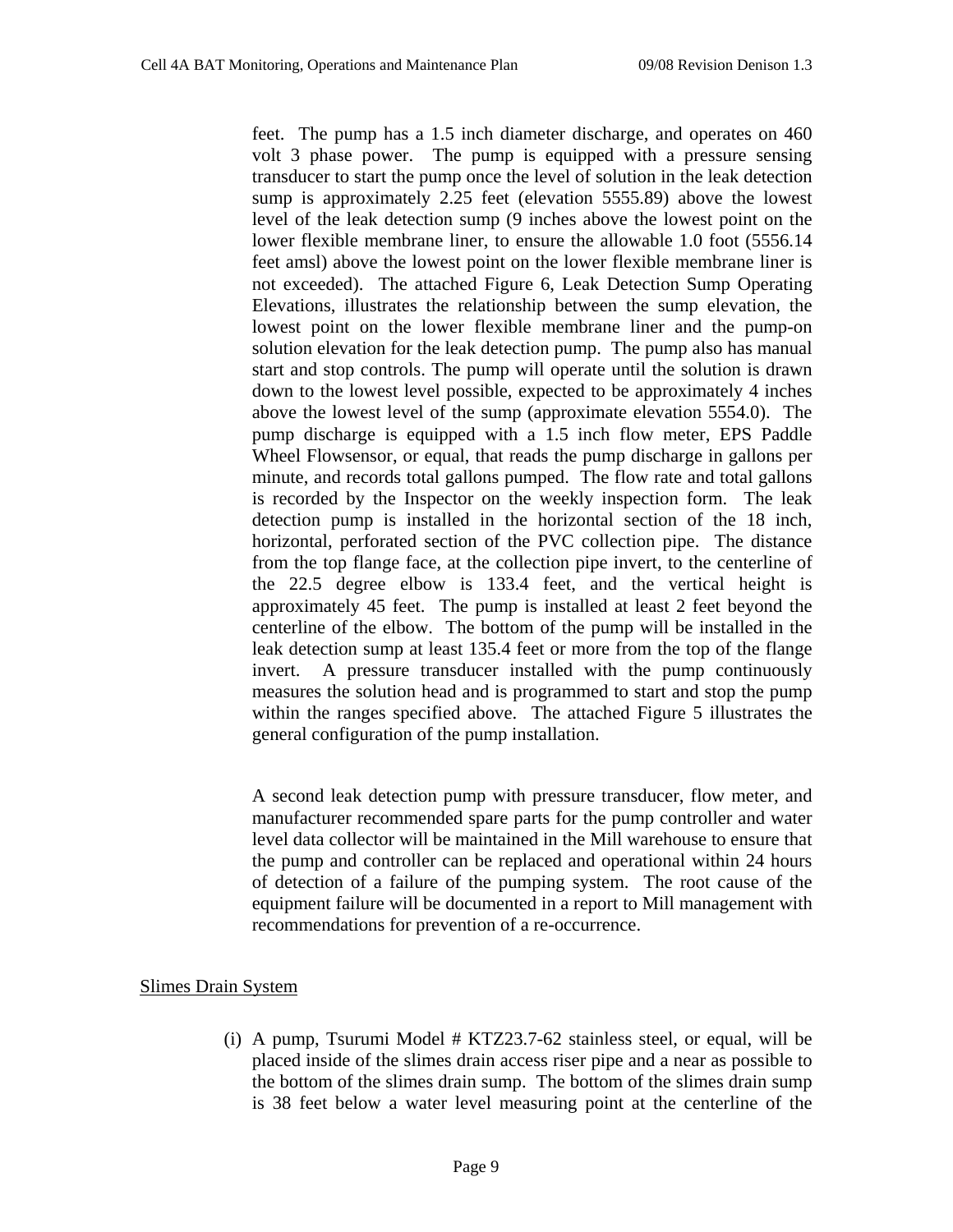slimes drain access pipe, near the ground surface level. The pump discharge will be equipped with a 2 inch flow meter, E/H Model #33, or equal, that reads the pump discharge in gallons per minute, and records total gallons pumped. The flow rate and total gallons will be recorded by the Inspector on the weekly inspection form.

- (ii) The slimes drain pump will be on adjustable probes that allows the pump to be set to start and stop on intervals determined by Mill management.
- (iii)The Cell 4A slimes drain pump will be checked weekly to observe that it is operating and that the level probes are set properly, which is noted on the Weekly Tailings Inspection Form. If at any time the pump is observed to be not working properly, it will be repaired or replaced within 15 days;
- (iv)Depth to wastewater in the Cell 4A slimes drain access riser pipe shall be monitored and recorded weekly to determine maximum and minimum fluid head before and after a pumping cycle, respectively. All head measurements must be made from the same measuring point, to the nearest 0.01 foot. The results will be recorded as depth-in-pipe measurements on the Weekly Tailings Inspection Form;
- (v) On a monthly basis, the slimes drain pump will be turned off and the wastewater in the slimes drain access pipe will be allowed to stabilize for at least 90 hours. Once the water level has stabilized (based on no change in water level for three (3) successive readings taken no less than one (1) hour apart) the water level of the wastewater will be measured and recorded as a depth-in-pipe measurement on the Monthly Inspection Data form, by measuring the depth to water below the water level measuring point on the slimes drain access pipe;

The slimes drain pump will not be operated until Mill management has determined that no additional process solutions will be discharged to Cell 4A, and the Cell has been partially covered with the first phase of the reclamation cap. The long term effectiveness and performance of the slimes drain dewatering will be evaluated on the same basis as the currently operating slimes drain system for Cell 2.

# **Tailings Emergencies**

Inspectors will notify the Radiation Safety Officer and/or Mill management immediately if, during their inspection, they discover that an abnormal condition exists or an event has occurred that could cause a tailings emergency. Until relieved by the Environmental or Radiation Technician or Radiation Safety Officer, inspectors will have the authority to direct resources during tailings emergencies.

Any major catastrophic events or conditions pertaining to the tailings area should be reported immediately to the Mill Manager or the Radiation Safety Officer, one of whom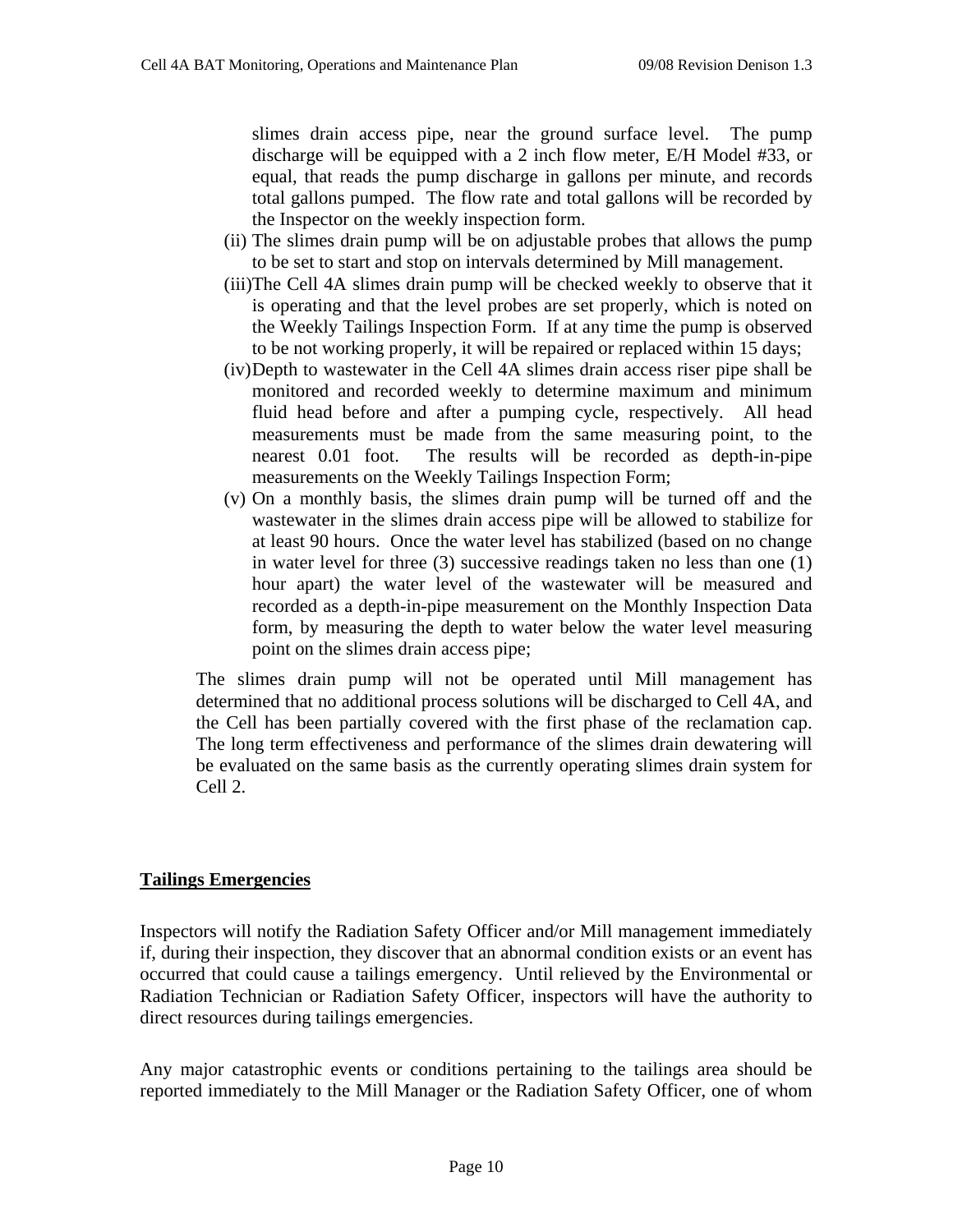will notify Corporate Management. If dam failure occurs, notify your supervisor and the Mill Manager immediately. The Mill Manager will then notify Corporate Management, MSHA (303-231-5465), and the State of Utah, Division of Dam Safety (801-538-7200).

## **Cell 4A Solution Freeboard Calculation**

The maximum tailings cell pond wastewater levels in Cells 1-I, Cell 2, Cell 3 and Cell 4A are regulated by condition 10.3 of the White Mesa Mill 11e.(2) Materials License.

Condition 10.3 states that "**Freeboard limits for Cells 1-1, and 3, shall be set periodically in accordance with the procedures set out in Section 3.0 to Appendix E of the previously approved NRC license application, including the October 13, 1999 revisions made to the January 10, 1990 Drainage Report. The freeboard limit for Cell 3 shall be recalculated annually in accordance with the procedures set in the October 13, 1999 revision to the Drainage Report.**" The 1990 Drainage Report uses the Local 6-hour Probable Maximum Precipitation (PMP) event for calculating the freeboard requirements for each of the tailings cells. The PMP for the White Mesa site is 10 inches.

Based on the PMP storm event, the freeboard requirement for Cell 1 is a maximum operating water level of 5615.4 feet above mean sea level (amsl). The Cell 1 freeboard limit is not affected by operations or conditions in Cells 2, 3 or 4A.

Cell 2 has no freeboard limit because the Cell is 99% full of tailings solids and all precipitation falling on Cell 2 and the adjacent drainage area must be contained in Cell 3. The flood volume from the PMP event over the Cell 2 and Cell 3 pond areas, plus the adjacent drainage areas, is 123.4 acre-feet of water. According to the freeboard calculation procedures, this volume currently must be contained in the existing 24-acre pool area in Cell 3. This results in a maximum operating water level in Cell 3 of 5601.6 feet amsl.

The Cell 4A design includes a concrete spillway between Cell 3 and Cell 4A with the invert elevation 4 feet below the top of the Cell 3 dike, at an elevation of 5604.5 feet amsl. Once Cell 4A is placed in operation, the cell would be available for emergency overflows from Cell 3, but as long as the freeboard limit in Cell 3 is maintained at 5601.6 it is extremely unlikely that Cell 4A would see any overflow water from Cell 3 unless the full PMP event were to occur. Should Cell 3 receive the full PMP volume of 123.4 acre feet of water, approximately 62 acre feet of that volume would flow through the spillway into Cell 4A.

The flood volume from the PMP event over the Cell 4A area is 36 acre-feet of water (40 acres, plus the adjacent drainage area of 3.25 acres, times the PMP of 10 inches). This would result in a total flood volume of 98 acre-feet, including the 62 acre-feet of solution from Cell 3. The freeboard depth required for Cell 4A from the PMP event would be 2.44 feet, plus a wave run-up depth of 0.77 feet (from the 1990 Drainage Report), for a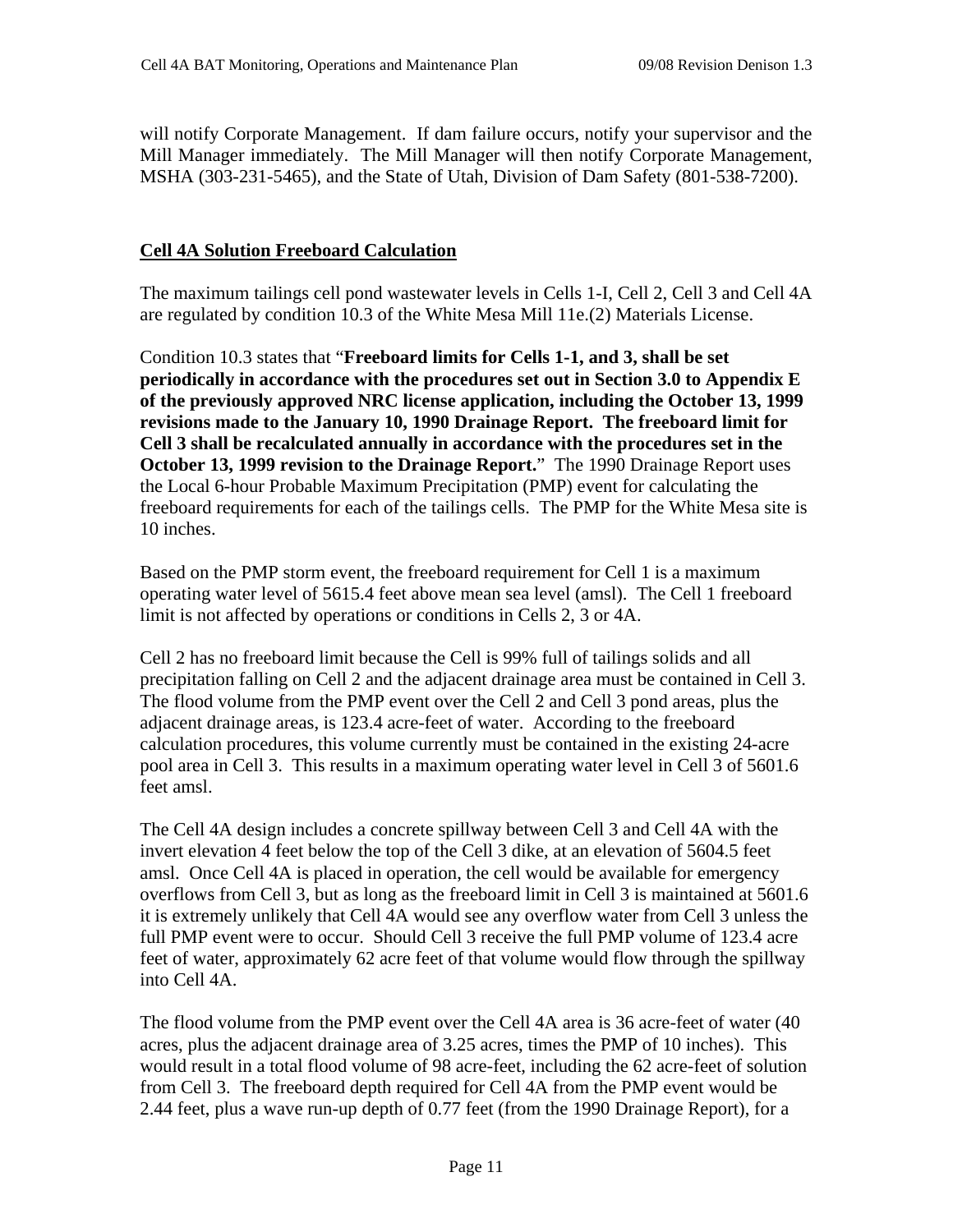total freeboard requirement of 3.2 feet. This calculation is illustrated on Attachment 4. The Groundwater Quality Discharge Permit, No. UGW370004, for the White Mesa Mill requires that the minimum freeboard be no less than 3.0 feet for any of the existing Cell construction, but based on the above calculation the freeboard would be set 3.2 feet below the top of liner. The freeboard for Cell 4A would therefore be 5595.3 amsl (top of liner 5598.5 – 3.2 feet). Figure 7, Hydraulic Profile Schematic, shows the relationship between the Cells, and the relative elevations of the solution pools and the spillway elevations.

If Cell 4A were required to store the entire PMP event for Cell 2, Cell 3 and Cell 4A, the required storage volume would be approximately 160 acre-feet of solution. This would increase the necessary freeboard to 4.77 feet.

The required freeboard for Cell 4A will be recalculated annually along with the recalculation of the Cell 3 freeboard requirement. A calculation of the current freeboard calculation for both Cells is attached to this Plan.